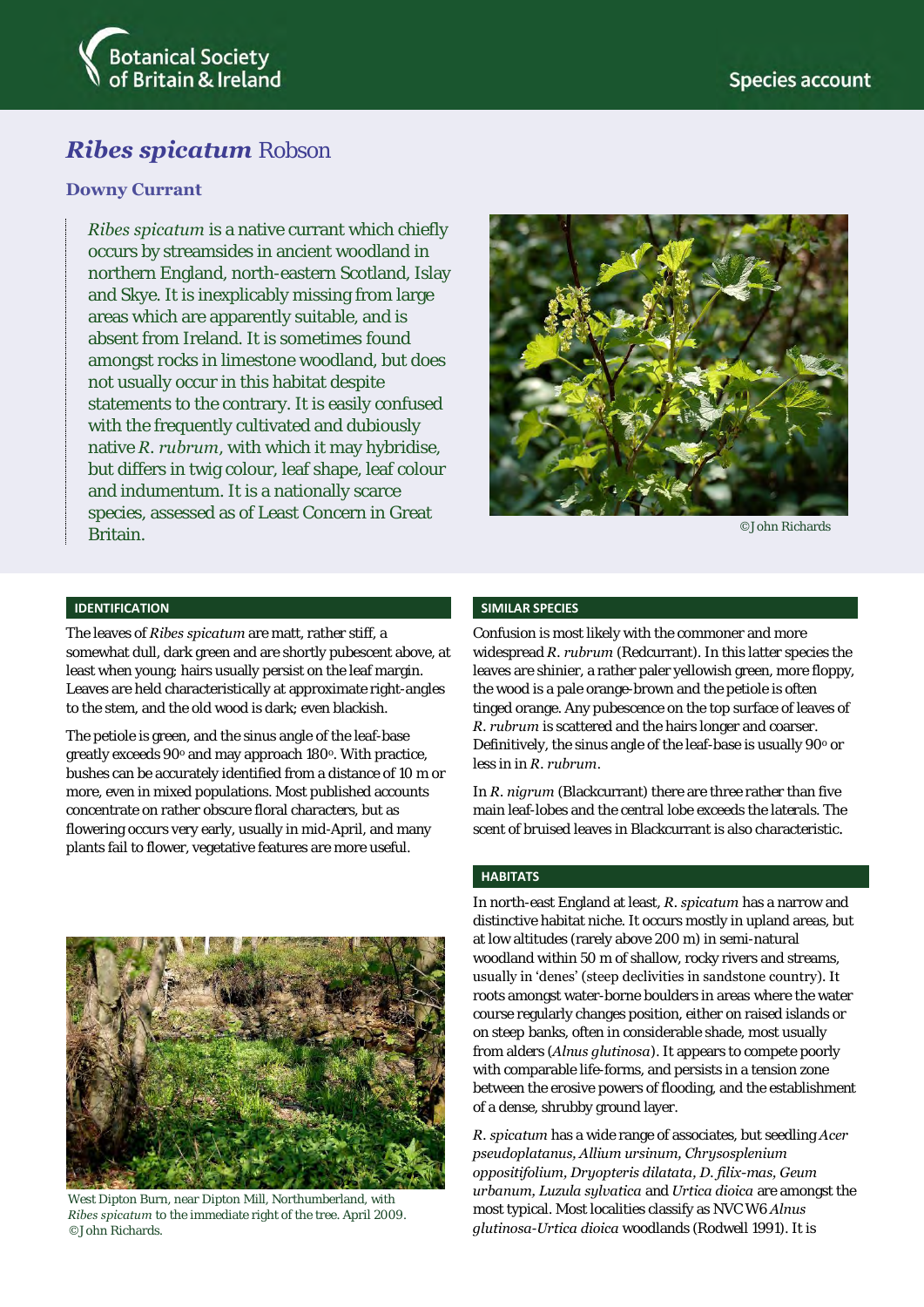# *Ribes spicatum* Robson

noteworthy that this habitat bears little relationship to the views cited in Warburg (1962) - 'Woods on limestone' - or that in Preston et al. (2002) - 'a shrub of limestone woods' - and although it does occur rarely in this habitat (including grikes of wooded and non-wooded limestone pavement) in Lancashire and Yorkshire, it usually occupies a streamside position there, and is much more commonly met with in the sandstone denes of Northumberland, Durham and north-east Scotland.

### **BIOGEOGRAPHY**

A species of boreal woodlands, apparently extending eastwards to Manchuria (Warburg 1962), and indumentum varies across the European range. *R. glabellum* has been used to describe glabrous arctic and subarctic varieties, while *R. hispidulum* from eastern Europe and Russia has small hairy leaves.

In Britain *R. spicatum* is curiously absent from south-east Scotland, south-west Scotland and much of western Scotland, where it should be looked for. In this context, its occurrence in high rainfall districts of Islay and northern Skye is difficult to explain. Although said by Warburg (1962) to occasionally escape from cultivation and to have hybridised with redcurrants, there is little evidence that it has been cultivated in the UK in the modern era, or that it escapes (Webb 1993), and records outside the native distribution and habitats should be reviewed critically. Typically, plants of *R. rubrum* and *R. nigrum* are found close to the nearest habitation, and as the natural riverside woodland is penetrated further, *R.* 



Distribution of *Ribes spicatum* in Great Britain and Ireland.

*spicatum* finally appears.

# **ECOLOGY**

*R. spicatum* typically forms clonal individuals, varying from one to more than 100 stems. Large plants may cover 10 m or more and are considered to be of a considerable age. They are deep-rooted and capable of withstanding flooding, although it seems that repeated flooding and root erosion can eventually lead to the death of large parts of the clone, and many individuals tend to be partially senescent.

Many plants, especially those in deep shade, flower rarely, and fruit-set is usually very poor. Flowers are visited by bees, especially queen *Bombus,* but plants are probably selfincompatible. It is notable that fruit-set is best where several flowering individuals occur within a relatively small area (<100 m). Seeds are presumably dispersed by birds, but in most populations evidence of regeneration by seed is absent. Regeneration by seed is probably dependent on periodic flooding of riverine habitats, as *R. spicatum* seems to be a poor competitor that is readily outcompeted by ground vegetation and other shrubs.

Further studies might concentrate on the extent to which *R. spicatum* and *R. rubrum* remain distinct in mixed populations. If intermediates are found, are these the result of recent hybridisation, or do they reflect the complex origin of *R. rubrum* (Simmonds 1976)? These questions would probably be best answered using molecular markers such as those from AFLPs, but a simple examination of e.g. pollen stainability might indicate whether wild *R. spicatum* is introgressed by *R. rubrum*. It would be interesting to attempt to age large clonal individuals, but this may be very difficult as the plant could be far older than the oldest stem. It is possible that woody stocks show annual growth rings.

### **THREATS**

Flash-flooding can damage mature plants. It is susceptible to forestry operations and loss of woodland cover. The quarrying of limestone is an additional threat in some areas (e.g. Craven region of Yorkshire).

### **MANAGEMENT**

No specific management is required, although propagation from seed and cuttings followed by transplantation into wild populations may be required where the extant population is small and threatened and regeneration from seed seems to be absent (as is usually the case).

#### **REFERENCES**

Bolkhovskikh, Z., Grif, V., Matvejeva, T. & Zakharyeva, O. 1969. *Chromosome numbers of Flowering Plants*. Nauka, Leningrad.